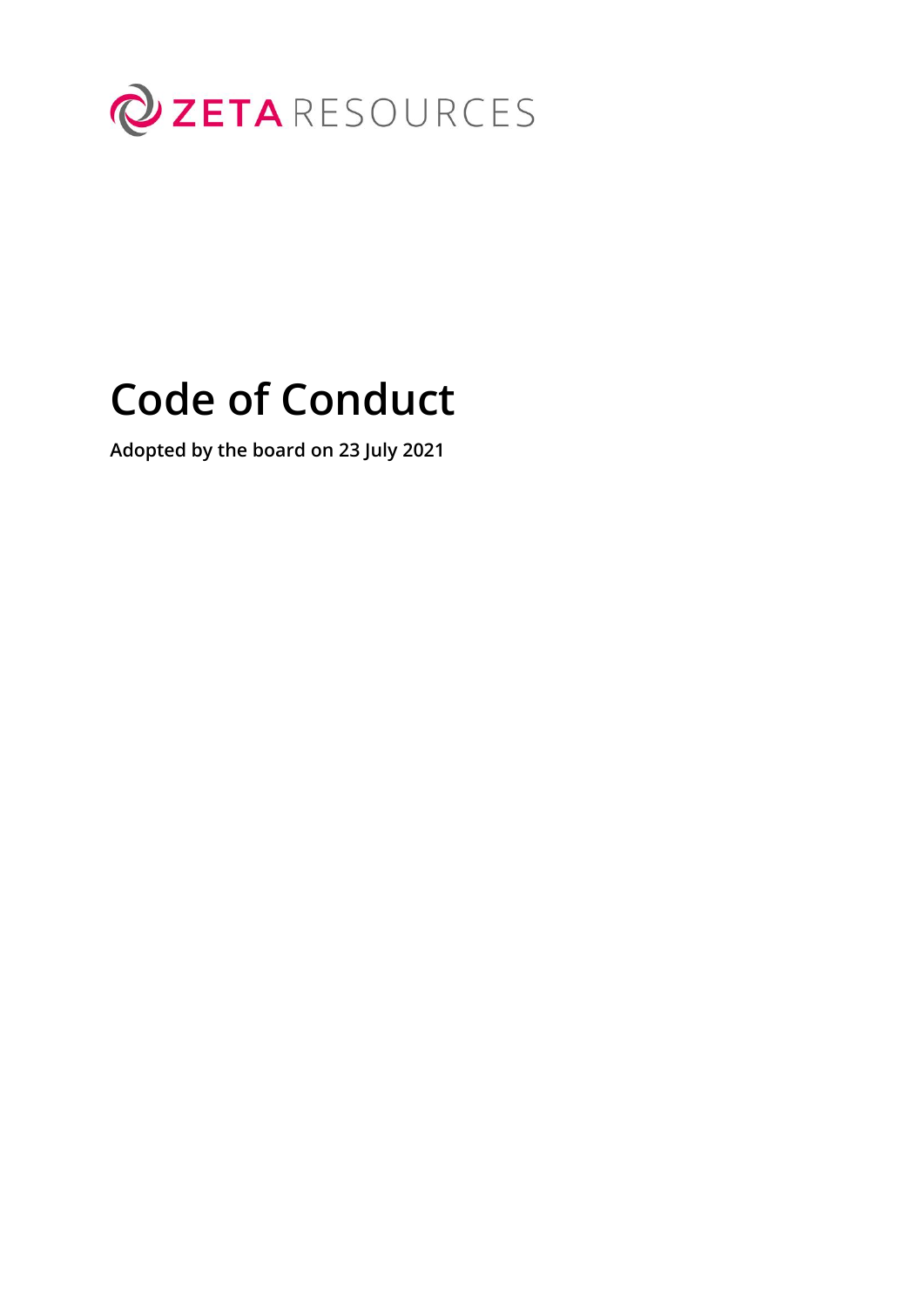# **Code of Conduct**

# **Zeta Resources Limited and its subsidiaries (the company)**

## **1. Introduction**

## **1.1 Background**

The company is committed to maintaining ethical standards in the conduct of its business activities. The company's reputation as an ethical business organisation is important to its ongoing success. These standards go beyond mere compliance with laws and regulations. They also embrace the values which are essential to the company's continued success.

The board expects all directors and the Investment Manager, ICM Limited, to act professionally and in the best interests of the company in their conduct, and to be familiar with and have a personal commitment to meeting these standards.

#### **1.2 Purpose**

This Code of Conduct ("Code") clearly states the standards of responsibility and ethical conduct expected of adherents of this policy.

The Code requires you to adhere to the law and various policies of the company referred to in this Code. The standards set out in this Code cannot, and do not try to, anticipate every situation which may pose a legal, ethical or moral issue. Therefore, the Code is not a prescriptive set of rules for business behaviour, but rather a practical set of principles giving direction and reflecting the company's approach to business conduct.

You need to exercise sound judgment when evaluating an issue of business conduct. If you are in any doubt, you should seek advice before taking any action which may compromise yourself or the company.

#### **1.3 Core values**

The company's core values are summarised as follows:

- (a) provide value to its shareholders through growth in its market capitalisation;
- (b) act with integrity and fairness;
- (c) create a safe and challenging workplace;
- (d) be participative and recognise the needs of the community;
- (e) protect the environment;
- (f) be commercially competitive; and
- (g) strive for high quality performance and development.

#### **2. The company's business ethics**

#### **2.1 Openness, honesty, fairness, integrity and in the best interests of the company**

You must conduct yourself with openness, honesty, fairness, integrity and in the best interests of the company in all business transactions and in all dealings with others including shareholders, , joint venture partners, suppliers, creditors, financiers, the financial markets, governments and the general public.

This means that you:

- (a) must not make promises or commitments which to your knowledge the company is unable to, or does not intend to, honour;
- (b) must ensure that all business decisions with customers and suppliers are made solely on sound commercial grounds having regard to the quality, price and service;
- (c) must not use the company's name or your position for personal gain or in competition with the company;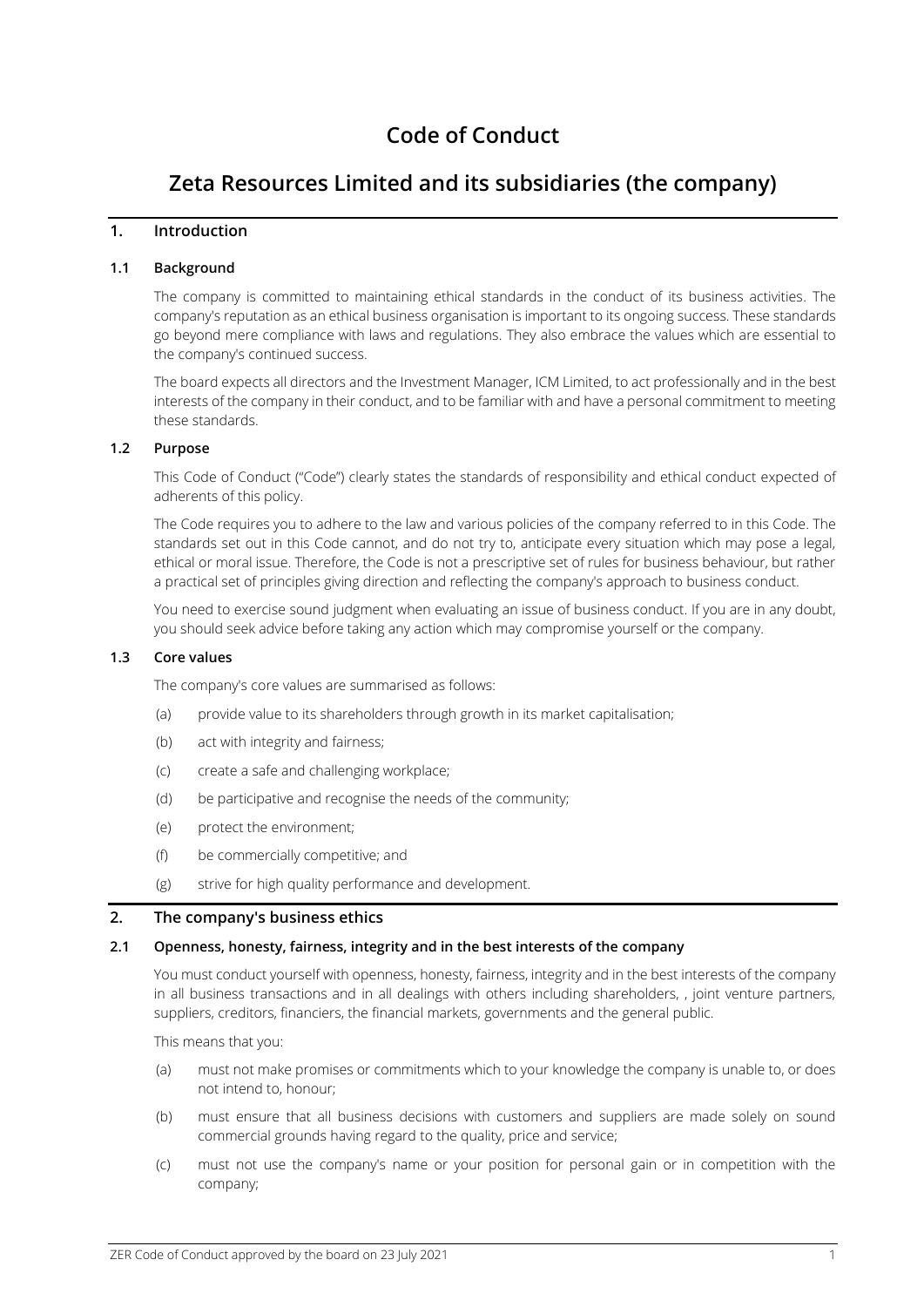- (d) must act with due care and diligence in fulfilling the functions of your office or employment; and
- (e) should not engage in conduct which may bring discredit upon the company.

#### **2.2 Giving and accepting business courtesies**

You must not give, seek or accept in connection with the company's operations any gifts, meals, refreshments and entertainment which goes beyond common courtesies associated with the ordinary and proper course of business. You must avoid everything that could reasonably be construed as a bribe or improper inducement.

Any gift, entertainment or other personal favour or assistance given or received which has a value in excess of US\$200 (or any other amount determined and announced by the Board) must be approved by the chair (or in the absence of the chair, by two directors) and entered into the gifts register maintained by the company Secretary. Any gift not declared may be viewed as a bribe.

The rationale for this restriction is that the offer or acceptance of a gift can create an obligation or be construed or used by others to allege favouritism, discrimination, collusion or similarly unacceptable practices by the company.

#### **2.3 Financial and other inducements**

Offering a bribe to a government official and the receipt of a bribe by a government official is prohibited under Bermudan law and the laws of most countries.

A contravention of anti-bribery legislation has serious consequences, such as imprisonment or fines, in addition to the reputational damage that may arise.

You should not make any payments or payments in kind (gifts, favours, etc.) to influence individuals to award business opportunities to the company or make business decisions in the company's favour.

#### **2.4 Mutual respect**

You are expected to treat with courtesy and respect your colleagues, joint venture partners, shareholders and anyone else with whom you interact in your work.

#### **2.5 Ethical conduct**

You must act ethically in your approach to business decisions.

In negotiating and administering contracts and other business relationships, you are expected to be fair and reasonable. You must not behave in any way that is, or might be construed as being harsh, oppressive, unconscionable, unethical, coercive or dishonest.

#### **2.6 Ethical and responsible decision making**

In making decisions, the directors of the company and the Investment Manager, must take into account the needs of all stakeholders including:

- (a) the company;
- (b) shareholders;
- (c) the community;
- (d) creditors;
- (e) contractors; and
- (f) governments which are relevant to the company's business and operations.

#### **3. Business and personal conduct**

#### **3.1 Compliance with laws and regulations**

You must comply with all laws and regulations relating to your business conduct and the company's operations. This includes being familiar with the duties and responsibilities applying to you under the laws relevant to the company and in the context of your role in the company.

Any activities carried out by yourself or the company must comply with the foreign laws which may apply to any activities or operations.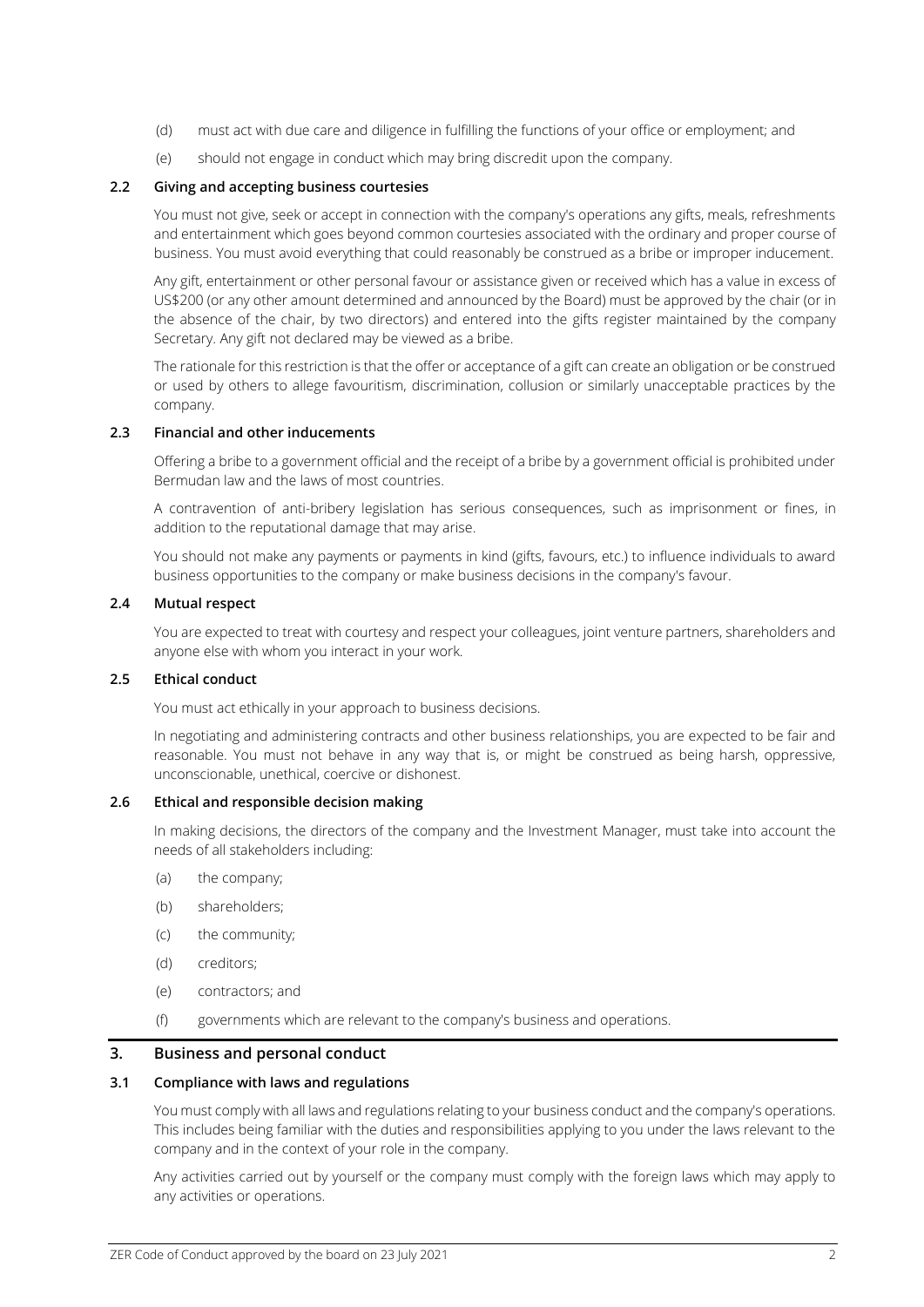All directors of the company and relevant employees of the Investment Manager are required to ensure that they are aware of the legal obligations and requirements that impact their areas of responsibility.

The laws that govern the company's business activities may be complex. You are encouraged to contact the company Secretary if you are unclear about laws or regulations relating to your work. There can be no justification for knowingly breaking the law or for choosing to be uninformed about the law. Good motives are not an excuse for committing illegal acts.

#### **3.2 Trading in shares**

The law prohibits dealing in the shares of a company while in possession of "inside information". "Inside information" is information is that not generally available and if it was available, a reasonable person would expect it to have it material effect on the price or value of company shares.

You must not (and must not cause another person to) trade in the company shares or the shares of any other company to which the information relates on the basis of inside information or pass inside information onto some who might use inside information to trade in the company shares or any other company to which the information relates.

A breach of insider trading provisions may result in criminal prosecution.

Any trading or other dealing in the company shares must be done in accordance with the Share Trading Policy. If you have any doubt, you should contact the company Secretary.

#### **3.3 Privacy and intellectual property**

You may have access to records which contain information that may be of a personal nature, or that the company has obtained to assist in the management of the business. This information is private and confidential and may not be disclosed to any unauthorised third party.

All intellectual property that you generate in relation to the company and its activities is the property of the company. You are responsible for protecting the company's intellectual property rights.

#### **3.4 Confidentiality and control of information**

You must ensure that you do not disclose any Confidential Information or Proprietary Information to any third party or other person who does not have a valid business reason for receiving that information.

"Confidential Information" in this context means information that the company considers private and that is not generally available outside the company.

"Proprietary Information" in this context means information that the company owns, develops, pays to have developed or to which it has an exclusive right.

If Confidential Information or Proprietary Information is required to be provided to third parties or other employees of the Investment Manager for valid business purposes, the directors and the Investment Manager must:

- (a) take adequate precautions to ensure that information is only used for those purposes for which it is provided and is not misused or disseminated to the company's detriment; and
- (b) ensure that the information is returned or destroyed when the purpose is complete.

Such precautions include obtaining a confidentiality agreement or other undertaking. Advice about these measures can be obtained from the company Secretary.

You must:

- (a) return all company property including any documents or Confidential Information or Proprietary Information, on termination or on the request of the company or its representative; and
- (b) if requested by the company or its representative, destroy or delete any Confidential Information or Proprietary Information stored in electronic, magnetic or optical form so that it cannot be retrieved or reconstructed.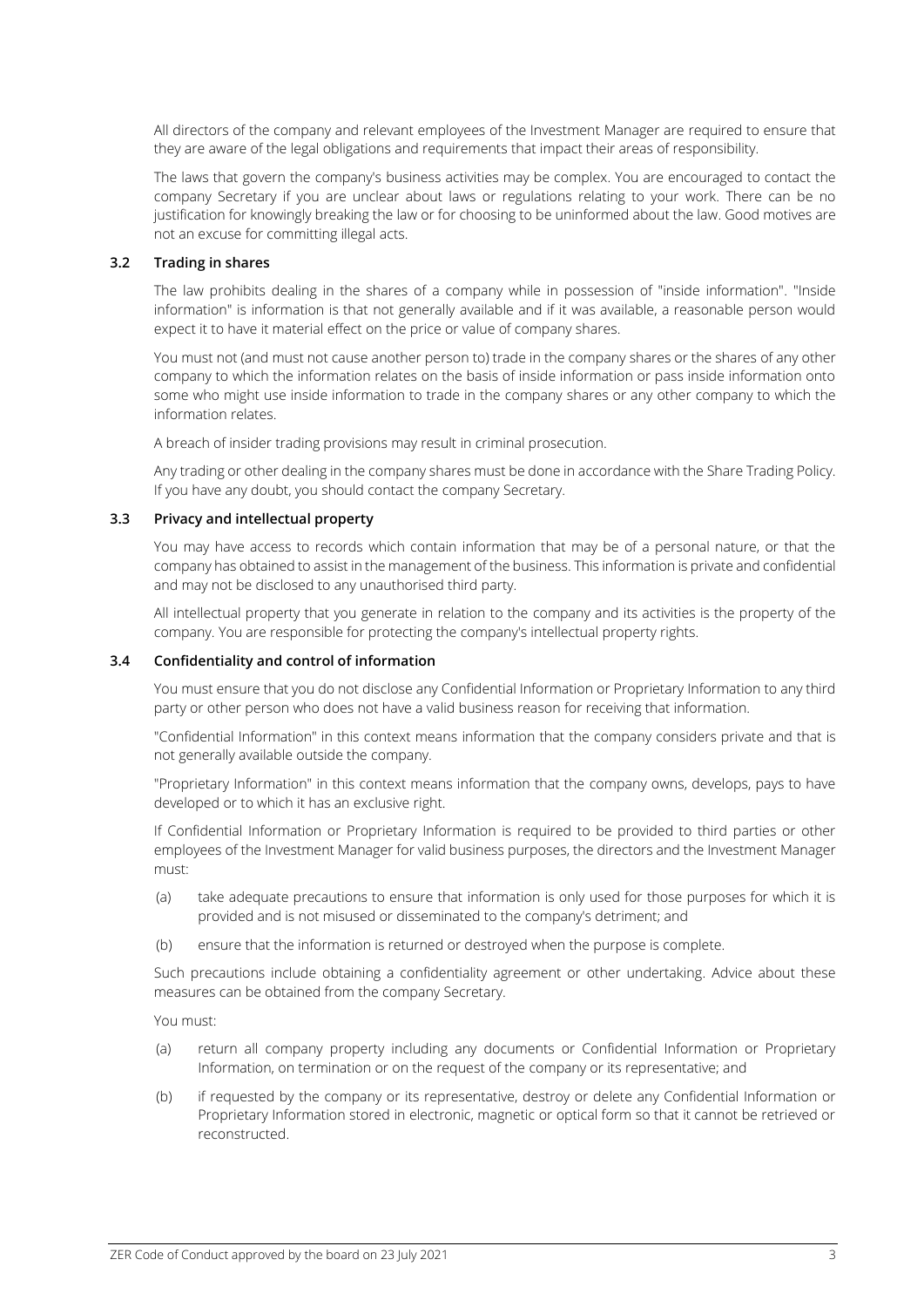#### **3.5 Corporate opportunities**

You must not, without written approval of a member of the leadership team, pursue or take personal advantage of any business opportunities which arise as a result of your position within the company or the use of the company's property or information.

#### **3.6 Financial integrity**

The company has stringent financial accounting procedures that are overseen by the Investment Manager and the external auditor. Therefore:

- (a) the use of company funds or assets for any unauthorised or unethical purpose, including for the advantage of others, or to cause loss to the company is prohibited. No undisclosed funds or assets of the company have, or will be, maintained or established for any purpose;
- (b) no false or misleading entries may be made in the books or records of the company for any reason; and
- (c) no payment on behalf of the company may be made or approved on the understanding that it will or might be used for something other than the stated purpose.

You must ensure that:

- (a) the company's financial books, records, reports and statements properly document all assets, liabilities, and revenue; and
- (b) expenses accurately reflect all transactions of the company and are retained in accordance with the company's policies and all applicable laws and regulations.

#### **3.7 Personal conduct**

You are expected to adhere to the following standards of personal conduct:

- (a) act honestly, in good faith and in the best interests of the company as a whole;
- (b) use due care and diligence in fulfilling the functions of your position and exercising the powers attached to your employment;
- (c) recognise that your primary responsibility is to the company and its shareholders as a whole;
- (d) attend and undertake your work without being under the influence of drugs, alcohol or other substances or being distracted by personal business or other interests; and
- (e) protect any company assets under your control and not use them for personal purposes, without the company's prior approval.

#### **3.8 Business agreements and contracts**

The company expects to compete fairly and ethically for all business opportunities. If you are involved in the negotiation of agreements on behalf of the company or an entity controlled by the company:

- (a) vou must ensure that you act in accordance with the law;
- (b) all statements, communications and representations made to customers, suppliers, partners, competitors and others with whom you undertake business transactions, should be accurate and truthful and must not be misleading or deceptive;
- (c) all appropriate approvals must be obtained before any agreements are executed; and
- (d) you acknowledge that the company is committed to meeting all of its contractual obligations and accordingly you are expected to know, understand, and honour the terms of the company's contractual obligations that are relevant to your role.

#### **3.9 Gathering information on the company's competitors**

While the company acknowledges that an understanding of the market, and therefore its competitors, is essential in undertaking business, gathering this information should be done legally and ethically. Information should not be gained through unlawful or deceitful means.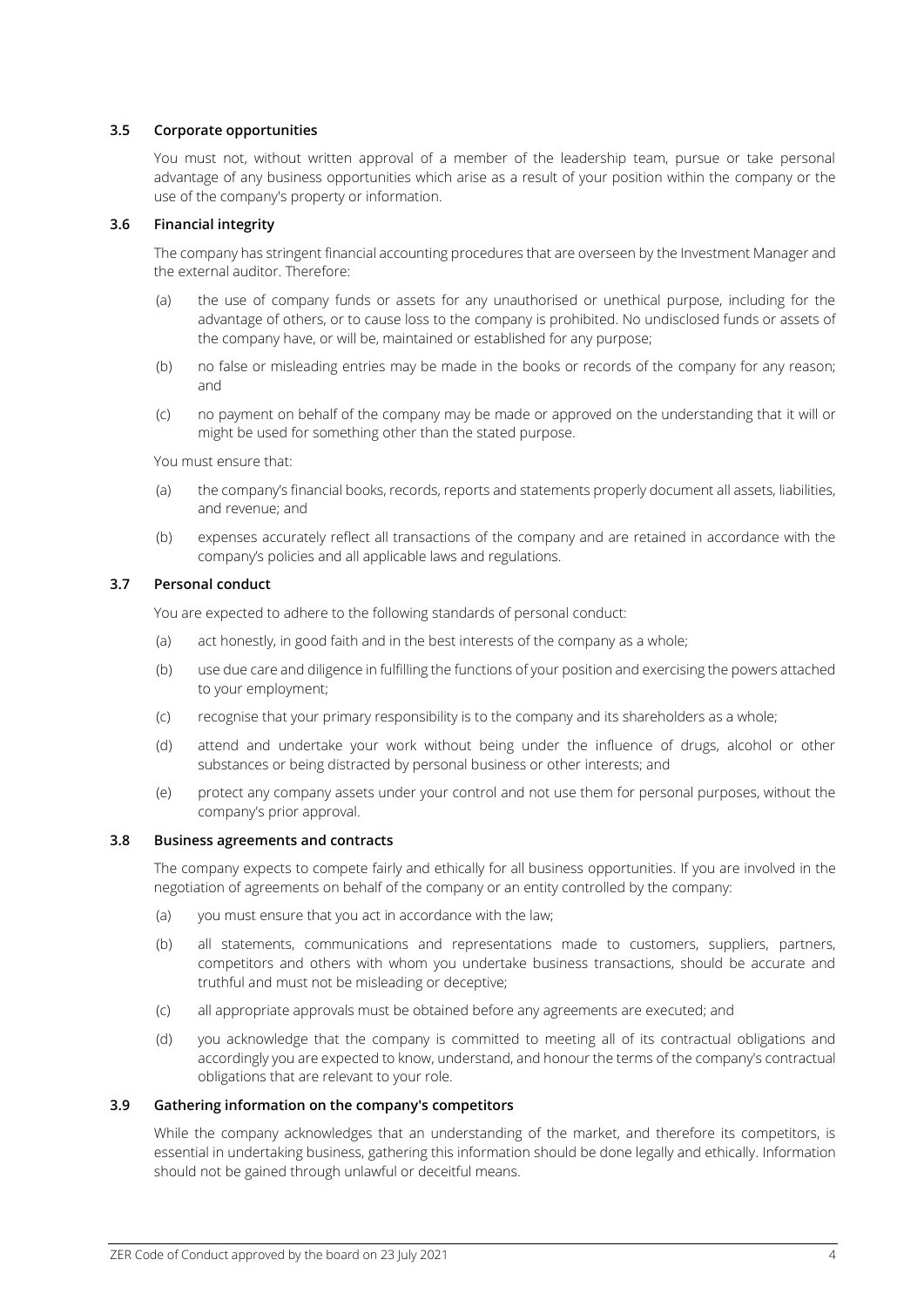#### **3.10 Avoiding or managing conflicts of interest**

A conflict of interest arises when a person is in a position which requires them to balance their own interests or the interests of others (such as friends or relatives) against the interests of the company. You must fully and promptly disclose to the company any private or other business interests or other matters which may lead to potential or actual conflicts of interest.

If you have any doubt about conflicts of interest, you should contact the company Secretary.

#### **3.11 The financial community**

The company is committed to delivering shareholder value within an appropriate framework which safeguards the rights and interests of the company's shareholders and the financial community generally. The company aims to comply with the systems of control and accountability in place as part of its corporate governance in accordance with the ethical standards referred to in this Code.

#### **3.12 Discrimination, health & safety**

The company actively supports the principle of equal employment opportunity regardless of race, religion, national origin, sex, age, physical disability, marital status or sexual orientation. The company's policy is to avoid discriminatory practices of any kind.

The company believes that every individual has the right to dignity and respect in the workplace. Therefore, the company regards any personal, physical or sexual harassment as totally unacceptable. That sort of behaviour is unacceptable regardless of whom the perpetrator is. The use of any medium (including email or the Internet) to disseminate material which is sexually explicit, defamatory, vulgar, or racist is prohibited. The use of company facilities to access material which is sexually explicit, defamatory, vulgar, or racist is also prohibited.

The company expects and requires compliance with occupational health and safety laws and company policies, including obligations to report any hazardous conditions in the workplace and any workplace incidents or accidents.

#### **3.13 Other policies regulating behaviour**

The company has policies and procedures which govern conduct of its business and operations. All directors and appropriate Investment Management staff are expected to make themselves familiar with the company's policies and procedures and to adhere to those policies in conducting business or operations on behalf of the company.

#### **4. Other matters**

#### **4.1 Compliance**

It may be difficult to always ensure compliance with this Code and therefore the cooperation of every person is required. If you suspect that any fraudulent or unethical behaviour has occurred, or are concerned that any conduct by any director or officer may be in breach of applicable law or this code, you should contact the chair, the company Secretary or the company's auditors. Details of any concerns and the identity of any persons making the report will be treated confidentially. Any matter reported will be handled promptly and in a manner that ensures the individual is not disadvantaged for reporting their concerns.

#### **4.2 Consequences for breaching the code**

All suspected breaches of the Code will be thoroughly investigated by the company. If these investigations reveal breaches of the Code, appropriate disciplinary and remedial action will be taken, depending on the nature of the breach.

The company reserves the right to inform the appropriate authorities where it is considered that there has been criminal activity or an apparent breach of the law.

#### **4.3 More information**

If there are any questions regarding any aspect of this Code, please contact the company Secretary.